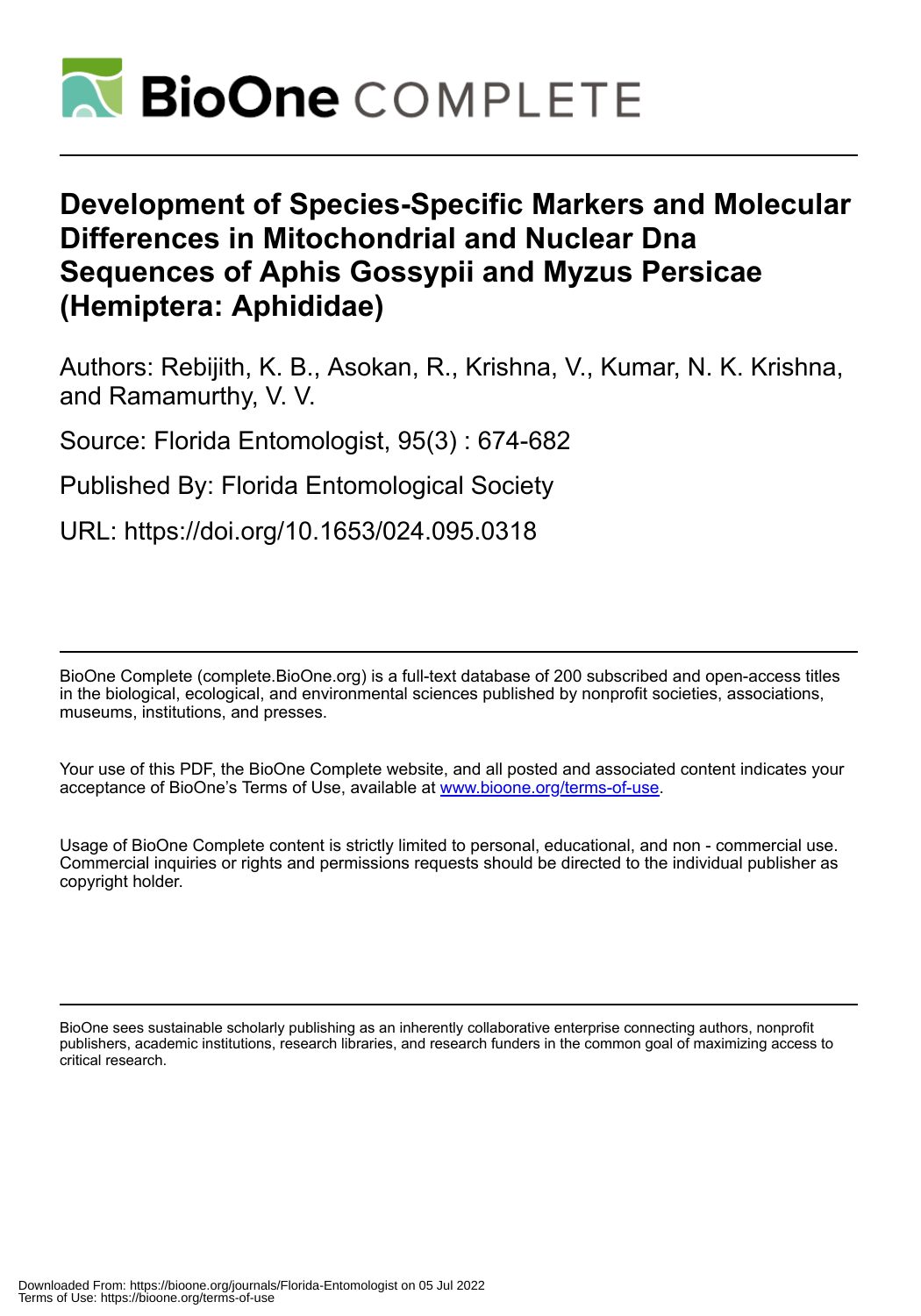# DEVELOPMENT OF SPECIES-SPECIFIC MARKERS AND MOLECULAR DIFFERENCES IN MITOCHONDRIAL AND NUCLEAR DNA SEQUENCES OF *APHIS GOSSYPII* AND *MYZUS PERSICAE* (HEMIPTERA: APHIDIDAE)

K. B. REBIJITH<sup>1,\*</sup>, R. Asokan<sup>1</sup>, V. Krishna<sup>2</sup>, N. K. Krishna Kumar<sup>3</sup> and V. V. Ramamurthy<sup>4</sup> 1 Division of Biotechnology, Indian Institute of Horticultural Research, Hessaraghatta Lake (PO), Bangalore, India-560 089

2 Department of Biotechnology and Bioinformatics, Kuvempu University, Shimoga, India

3 National Bureau of Agriculturally Important Insects (NBAII), Bangalore, India - 560 024

4 Network Project on Insect Biosystematics (NPIB), Division of Entomology, Indian Agricultural Research Institute (IARI), New Delhi, India

\* Corresponding author; E-mail: rebijith@gmail.com, asokaniihr@gmail.com

# **ABSTRACT**

Aphids are one of the major challenges in the agricultural pest management programmes. A reliable, quick, accurate and life stage-independent method of identification of vectors such as *Aphis gossypii* Glover and *Myzus persicae* (Sulzer) is important with respect to virus transmission, insecticide resistance and biological control. The complex life cycles, significant polymorphism, immature taxonomy and absence of trained manpower make the identification of these pests difficult. On the other hand, molecular identification is not limited by the above factors and can be easily executed by a non-specialist with a little training. Since the mitochondrial cytochrome oxidase-1 (COI) exhibits maternal inherited characteristics and reliable inter-specific variation as compared to other molecular markers, species-specific markers have been developed using existing nucleotide differences in the COI partial sequences of both *A. gossypii* and *M. persicae*. These species-specific markers have proved to be adequate for the molecular identification of these species, and to corroborate their morphological identification. Molecular diversity analyses using both mitochondrial and nuclear markers showed that neither *A. gossypii* nor *M. persicae* has as much genetic variability as expected. An outcome of this investigation is the development of a technique that is useful for the quick identification of *A. gossypii* and *M. persicae*, a critical factor in understanding the epidemiology and management of the potyviruses, and also in facilitating quarantines of these 2 pests.

Key words: *Aphis gossypii*, *Myzus persicae*, species-specific marker, COI

## **RESUMEN**

Los áfidos son uno de los retos más grandes en los programas de manejo de plagas agrícolas. Un método de identificación de vectores como *Aphis gossypii* Glover y *Myzus persicae* (Sulzer) que es confiable, rápido, preciso e independiente del estadio de la vida presente es importante con respecto a la transmisión de enfermedades por vectores, resistencia a los insecticidas y control biológico. El complicado ciclo de vida el grado de polimorfismo, la taxonomía de los inmaduros y la falta de mano de obra calificada hace difícil la identificación de estas plagas. Por otro lado, la identificación molecular no está limitada por los factores mencionados anteriormente y puede ser ejecutada fácilmente por un no-especialista con un poco de entrenamiento. Puesto que la oxidasa mitocondrial citocromo-1 (COI), exhibe características heredadas maternas y variación inter-específica confiable de en comparación con los otros marcadores moleculares, se han desarrollado marcadores específicos para las especies utilizando las diferencias que existen en los nucleótidos de las secuencias de COI parciales de *A. gossypii* y *M. persicae*. Se han demostrado que estos marcadores específicos son adecuados para la identificación molecular de estas especies, y para corroborar su identificación morfológica. Los análisis de la diversidad molecular utilizando los marcadores mitocondriales y nucleares, demostró que *A. gossypii* y *M. persicae* no tienen mucha variabilidad genética a como se esperaba. Uno de los resultados de esta investigación es el desarrollo de una técnica que es útil para la identificación rápida de *A. gossypii* y *M. persicae,* un factor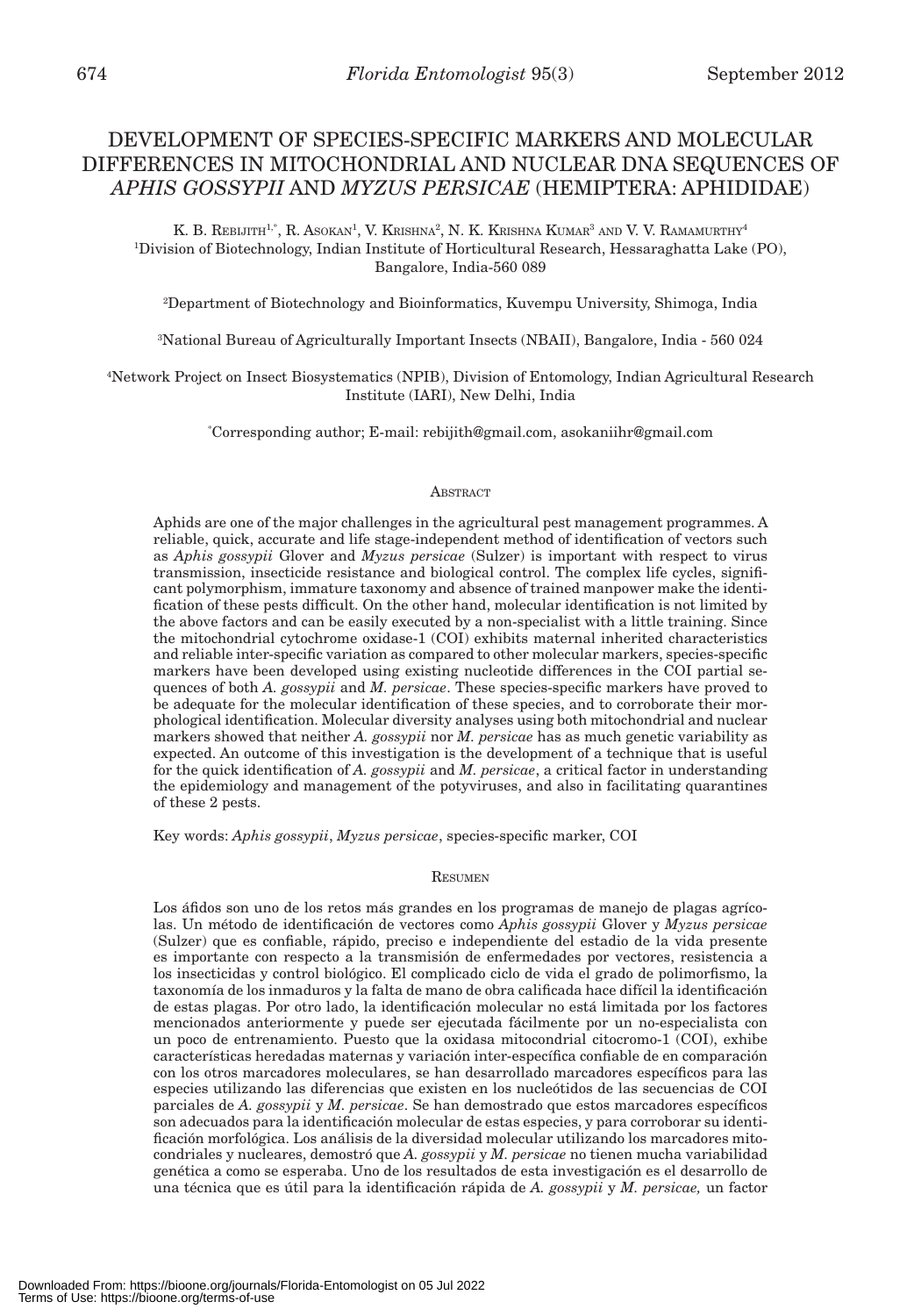crítico para entender la epidemiología y el manejo de los potivirus, y también el facilitar la cuarentena de estas 2 plagas.

Palabras Clave: *Aphis gossypii*, *Myzus persicae*, marcadores especie-específicos, COI

Predominant among the many challenges in sustaining productivity of food and nutritional security are the direct and indirect damages caused by insect pests. Management of the plant pathogens vectored by insect pest is all the more complex because of the insect factors influencing the epidemiology of the disease. Aphid transmitted viruses are numerous and predominant among the many plant viruses transmitted by insects. Aphids transmit only plant viruses, and mostly in a nonpersistent manner. However, some plant viruses are transmitted in semi-persistent and persistent way. Among the aphid vectors of viruses, the melon aphid or cotton aphid, *Aphis gossypii* Glover*,* and the green peach aphid, *Myzus persicae* (Sulzer) are predominant. While hundreds of aphid species infest plants, only a few are predominant vectors; and it is still not clear why species, such as *Aphis gossypii* and *Myzus persicae*, are effective vectors of many potyviruses transmitted in a non-persistent way, nor what factors determine these species' competence to transmit a virus.

The complex life cycles and significant polymorphism makes the identification of *A. gossypii* and *M. persicae* difficult. Their rapid and parthenogenetic reproduction and feeding behavior of aphids results inconsiderable crop damage. Their feeding can cause the induction of premature leaf senescence (Shah et al. 2005), secondary pathogen infection through fungal growth on aphid honeydew and the transmission of plant viruses, which remains the greatest threat for agricultural crops. *Aphis gossypii* and *M. persicae* are known to be capable of transmitting more than 75 plant viruses, and they are most versatile of insect vectors of plant viruses (Blackman & Eastop, 2000). In India *Papaya ringspot virus* (PRSV) is transmitted by both *A. gossypii* and *M. persicae* (Kalleshwaraswamy et al. 2007). Accurate and timely identification not limited by life stage of aphid vectors is important in elucidating the epidemiology of potyviruses, their management and also in quarantine.

Various molecular markers have been employed by researchers for species identification and molecular phylogeny studies, viz., Cytochrome b (Raboudi et al. 2005), 16S rRNA (von Dohlen & Moran 2000), 18S rRNA, 28S rRNA, 5.8S rRNA (Ji et al. 2003), internal transcribed spacers, elongation factor-1 $\alpha$  (Jernaes & Arngaad 2006; Ji et al. 2003), mitochondrial cytochrome oxidase (mtCOI) (von Dohlen et al. 2006), etc., in aphids. Mitochondrial genes, because of maternal inheritance and reliable inter-specific varia-

tion as compared to other markers (Savolainen et al. 2005), have been widely employed in studying the molecular systematics of insects (Simon et al. 1994). In our study molecular diversity analyses were carried out using both mitochondrial (mitochondrial cytochrome oxidase-1) and nuclear (elongation factor-1  $\alpha$ ) genes.

The present investigation was carried out to develop the species-specific markers for *A. gossypii* and *M*. *persicae* based on COI for life-stage independent identification, and also to carry out phylogenetic analyses based on mitochondrial cytochrome oxidase I and II (COI and COII) and elongation factor-1 $\alpha$  (EF1 $\alpha$ ).

# MATERIALS AND METHODS

Maintenance of Stock Culture and Morphological Identification

For developing species- specific markers, the *A. gossypii* and *M. persicae*, were collected on cotton (*Gossypium hirsutum* L.; Malvales: Malvaceae), and brinjal (*Solanum melongena* L; Solanales: Solanaceae**)** respectively, at the experimental farm of the Indian Institute of Horticultural Research (IIHR), Bangalore, India. Pure cultures of both species were maintained on cotton and on brinjal at room temperature (30-32 °C) and 70-90% RH. In addition to these two species, 33 different species of aphids viz. *Aphis fabae* (Theobald), *Aphis punicae* Passerini*, Aphis craccivora* Koch*, Aphis nerri* (Boyer de Fonscolombe)*, Aphis spireacola* Patch*, Melanaphis sacchari* (Zehntner)*, Melanaphis donacis* (Passerini)*, Acyrthosiphon pisum* (Harris)*, and Macrosiphum rosea* (L.), etc. were collected from the Division of Entomology, National Bureau of Agriculturally Important Insects (NBAII), Bangalore for testing the species-specific primers, which were developed in the present study. In molecular diversity studies, *A. gossypii* and *M. persicae* were collected from different host plants from different geographical locations in India (Tables 1 and 2) samples preserved in ethyl alcohol (100%) and stored at -20 °C until further use. Morphological identifications of *A. gossypii* and *M. persicae* were carried out according to Blackman (2010) prior to molecular studies.

# DNA Isolation and Polymerase Chain Reaction

Total DNA was isolated from individual *A. gossypii* and *M. persicae* from the stock culture using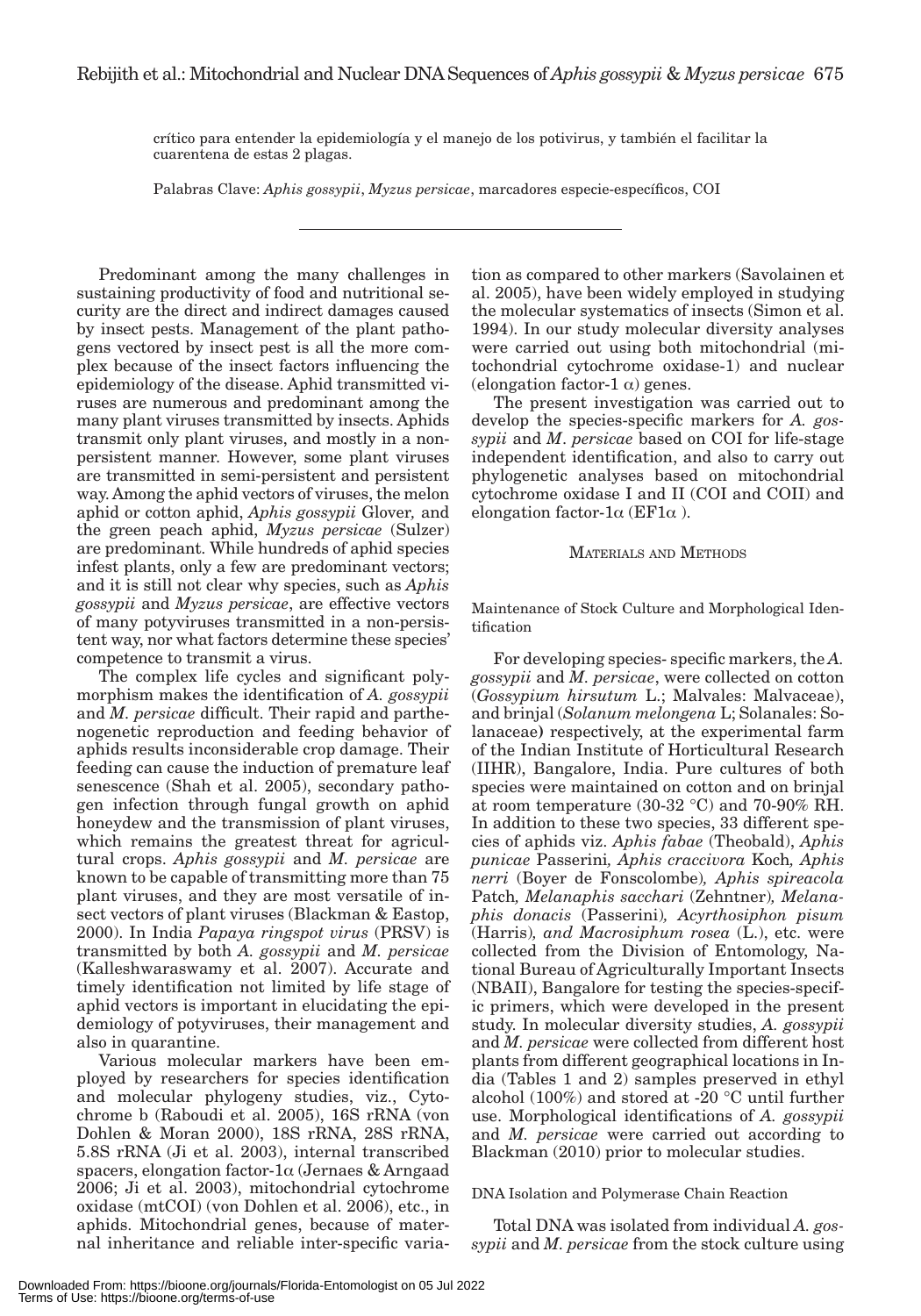TABLE 1. ANALYZED SAMPLES OF *APHIS GOSSYPII* WITH DESCRIPTION OF THE HOST PLANT, SITE OF COLLECTION AND NCBI-GEN-BANK ACCESSION NUMBERS.

|                     |                            |                              |                                    |                      | NCBI-GenBank accessions |                      |
|---------------------|----------------------------|------------------------------|------------------------------------|----------------------|-------------------------|----------------------|
| Sl. No.             | Species                    | Host plant                   | Site of collection                 | <b>COI</b>           | COII                    | $EF1\alpha$          |
| 1<br>$\overline{2}$ | A. gossypii<br>A. gossypii | Sweet orange<br>Sweet orange | Nagpur (NRCC-1)<br>Nagpur (NRCC-2) | JQ067095<br>JQ067096 | JQ067109<br>JQ067110    | JQ690307<br>JQ690308 |
| 3                   | A. gossypii                | Sweet orange                 | Nagpur $(1)$                       | JQ067097             | JQ067111                | JQ690309             |
| 4                   | A. gossypii                | Sweet orange                 | Nagpur $(2)$                       | JQ067098             | JQ067112                | JQ690310             |
| 5                   | A. gossypii                | Cotton                       | Bangalore                          | JQ067099             | JQ067113                | JQ690311             |
| 6                   | A. gossypii                | Watermelon                   | Bangalore                          | JQ067100             | JQ067114                | JQ690312             |
| 7                   | A. gossypii                | Cotton                       | Shimoga                            | JQ067101             | JQ067115                | JQ690313             |
| 8                   | A. gossypii                | Watermelon                   | Calicut (IISR)                     | JQ067102             | JQ067116                | JQ690314             |
| 9                   | A. gossypii                | Watermelon                   | Cochin                             | JQ067103             | JQ067117                | JQ690315             |
| 10                  | A. gossypii                | Watermelon                   | Kasaragod (CPCRI)                  | JQ067104             | JQ067118                | JQ690316             |
| 11                  | A. gossypii                | Watermelon                   | Calicut (Balussery)                | JQ067105             | JQ067119                | JQ690317             |
| 12                  | A. gossypii                | Hibiscus                     | Calicut (Balussery)                | JQ067106             | JQ067120                | JQ690318             |
| 13                  | A. gossypii                | Cotton                       | Pune                               | JQ067107             | JQ067121                | JQ690319             |
| 14                  | A. gossypii                | Cotton                       | Gujarath                           | JQ067108             | JQ067122                | JQ690320             |
| 15                  | A. gossypii                | Cotton                       | Kolar                              | JQ690329             | JQ690299                | JQ690321             |
| 16                  | A. gossypii                | Cotton                       | Coimbatore (TNAU)                  | JQ690330             | JQ690300                | JQ690322             |
| 17                  | A. gossypii                | Cotton                       | Akola, Maharashtra                 | JQ690331             | JQ690301                | JQ690323             |
| 18                  | A. gossypii                | Sponge guard                 | Jaipur, Rajasthan                  | JQ690332             | JQ690302                | JQ690324             |
| 19                  | A. gossypii                | Brinjal                      | Jaipur, Rajasthan                  | JQ690333             | JQ690303                | JQ690325             |
| 20                  | A. gossypii                | Pumpkin                      | Jaipur, Rajasthan                  | JQ690334             | JQ690304                | JQ690326             |
| 21                  | A. gossypii                | Cotton                       | Kauroli, Rajasthan                 | JQ690335             | JQ690305                | JQ690327             |
| 22                  | A. gossypii                | Cotton                       | Dausa, Rajasthan                   | JQ690336             | JQ690306                | JQ690328             |

the 'salting out' procedure adapted from Rugman Jones et al. (2006). Individual aphid specimens were pierced through one side of the abdomen by using a sterilized minute pin and placed in 0.5 mL PCR tubes containing 100 μL of TNES (10 mM Tris-HC1, pH 7.5, 1 rnM EDTA, l00 mM NaC1, 5

% Sucrose). Tubes were incubated at 37 °C for 24 h, and somewhat later, proteins were precipitated with the addition of 5 M NaCl and vigorous shaking for 30 s. Proteins were pelleted in a microfuge at 13,000 rpm for 5 min, and the supernatant was transferred to a new microfuge tube. DNA was

TABLE 2. ANALYZED SAMPLES OF *MYZUS PERSICAE* WITH DESCRIPTION OF THE HOST PLANT, SITE OF COLLECTION AND THE NCBI-GENBANK ACCESSION NUMBERS.

|                     |                            |                   |                     |                      | NCBI-GenBank accessions |                      |
|---------------------|----------------------------|-------------------|---------------------|----------------------|-------------------------|----------------------|
| Sl No.              | <b>Species</b>             | Host plant        | Site of collection  | <b>COI</b>           | <b>COII</b>             | $EF1\alpha$          |
| 1<br>$\overline{2}$ | M. persicae<br>M. persicae | Egg plant<br>Okra | Nagpur<br>Nagpur    | JQ808454<br>JQ808455 | JQ808469<br>JQ808470    | JQ808484<br>JQ808485 |
| 3                   | M. persicae                | Egg plant         | Bangalore (IIHR)    | JQ808456             | JQ808471                | JQ808486             |
| 4                   | M. persicae                | Okra              | Bangalore (IIHR)    | JQ808457             | JQ808472                | JQ808487             |
| 5                   | M. persicae                | Watermelon        | Bangalore           | JQ808458             | JQ808473                | JQ808488             |
| 6                   | M. persicae                | Watermelon        | Bangalore (IIHR)    | JQ808459             | JQ808474                | JQ808489             |
| 7                   | M. persicae                | Egg plant         | Shimoga             | JQ808460             | JQ808475                | JQ808490             |
| 8                   | M. persicae                | Egg plant         | Calicut (IISR)      | JQ808461             | JQ808476                | JQ808491             |
| 9                   | M. persicae                | Egg plant         | Calicut (Balussery) | JQ808462             | JQ808477                | JQ808492             |
| 10                  | M. persicae                | Okra              | Gujarath            | JQ808463             | JQ808478                | JQ808493             |
| 11                  | M. persicae                | Egg plant         | Jaipur              | JQ808464             | JQ808479                | JQ808494             |
| 12                  | M. persicae                | Egg plant         | Coimbatore (TNAU)   | JQ808465             | JQ808480                | JQ808495             |
| 13                  | M. persicae                | Okra              | Maharashtra (Akola) | JQ808466             | JQ808481                | JQ808496             |
| 14                  | M. persicae                | Okra              | Kolar (Karnataka)   | JQ808467             | JQ808482                | JQ808497             |
| 15                  | M. persicae                | Egg plant         | Kasaragod (CPCRI)   | JQ808468             | JQ808483                | JQ808498             |

Downloaded From: https://bioone.org/journals/Florida-Entomologist on 05 Jul 2022 Terms of Use: https://bioone.org/terms-of-use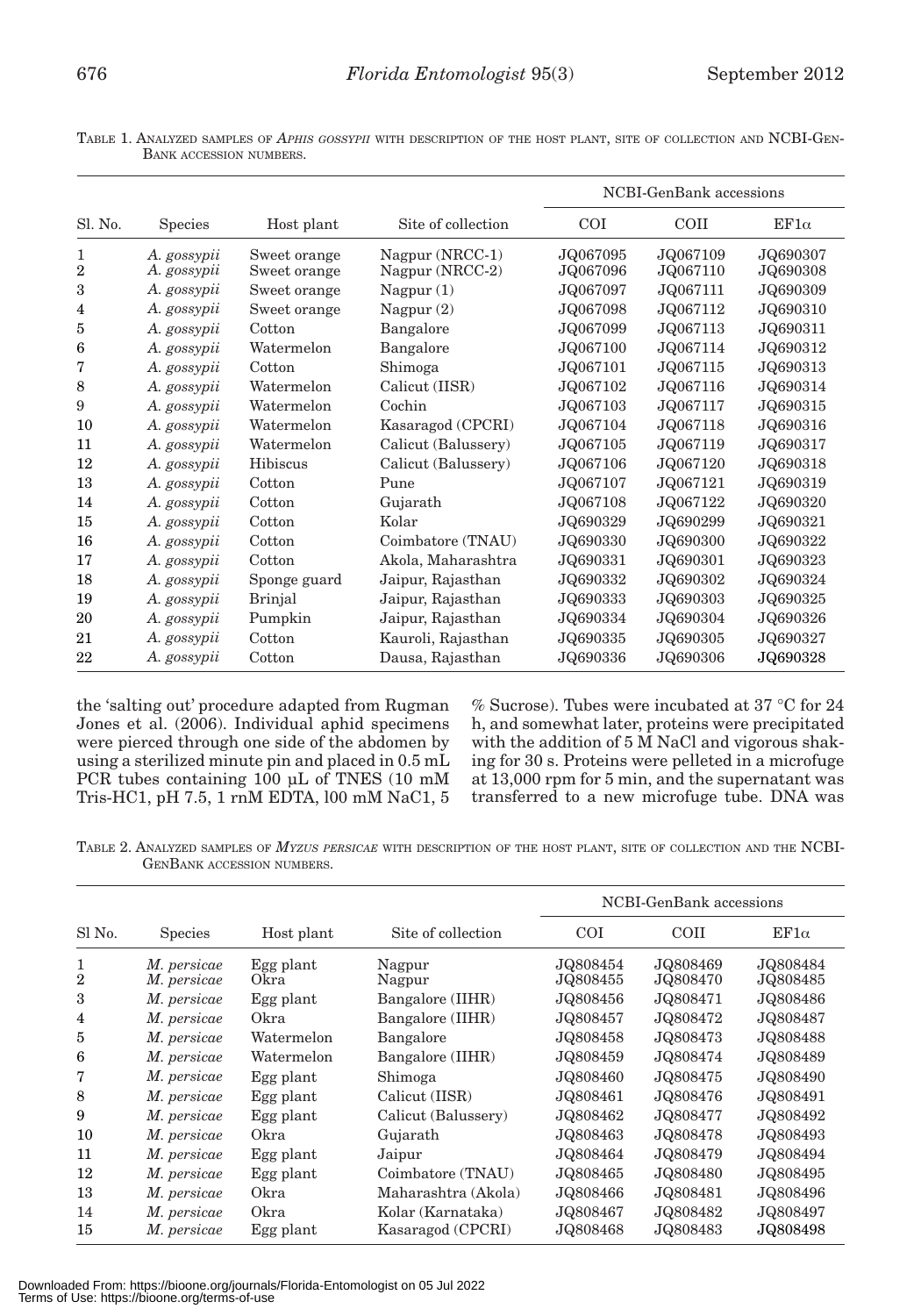precipitated from the supernatant by adding of one volume of ice-cold 100% ethanol and incubation for 1 h at -20 °C. DNA was then pelleted by centrifugation, washed in ice-cold 70% ethanol, air-dried, and finally dissolved in 30 μL of sterile distilled water. The original specimens were preserved as specimen vouchers in Entomology Division, Indian Institute of Horticultural Research.

For molecular diversity analyses, we used both mitochondrial (mitochondrial cytochrome oxidase-I and II) and nuclear (elongation factor-1  $\alpha$ ) genes (primer details in Table 3). The species- specific markers were developed using the mitochondrial cytochrome oxidase I (COI) gene, which resulted in the amplification of 658 bp fragment. PCR was carried out in a thermal cycler (ABI-Applied Biosystems, Veriti, USA) with the following cycling parameters; 94 °C for 4 min as initial denaturation followed by 35 cycles of 94 °C 30 s, (46 °C-54 °C) for 40 s, 72 °C for 40 s and 72 °C for 20 min as final extension. PCR was performed in 25 μL total reaction volume containing 20 picomoles of each primer, 10 mM Tris HCl (pH-8.3), 50 mM KCl, 2.5 mM  ${ {\rm MgCl}_2}, \, 0.25 \,$  mM of each dNTP and  $0.5{\rm U}$  of Taq DNA polymerase (Fermentas Life Sciences, Maryland, USA). The amplified products were resolved in 1.0% agarose gel, stained with ethidium bromide (10μg/mL) and visualized in a gel documentation system (UVP). For the speciesspecific primers mentioned in Table 4, PCR mix and PCR cycling parameters were the same except for the annealing temperature viz., 64 ˚C for 45 s for both *A. gossypii* and *M. persicae.*

| TABLE 3. PRIMERS EMPLOYED IN THE CURRENT STUDY. |
|-------------------------------------------------|
|-------------------------------------------------|

Molecular Cloning and Sequencing

The PCR amplified fragments were eluted using Nucleospin*® Extract II according to the manufacturer's protocol (*Macherey-Nagel, Duren, Germany) and ligated into the general purpose-cloning vector, InsT/Aclone (Fermentas GmBH, St. Leon-Rot, Germany) according to the manufacturer's protocol. Blue/white selection was carried out and all the white colonies were maintained on LBA containing ampicillin (100 mg/ml), incubated at 37 °C overnight and stored at 4 °C until further use. Plasmids were prepared from the overnight culture of the positive colonies cultured in LB broth (enzymatic casein- 10 g, yeast extract-5 g, NaCl-5 g in 1000 mL of water, pH-7.0) using GeneJET™ Plasmid Miniprep Kit (Fermentas GmBH, St. Leon-Rot, Germany) according to manufacturer's protocol, from the overnight cultures of the 5 randomly selected clones grown in LB broth. Sequencing was carried out in an automated sequencer (ABI Prism® 3730 XL DNA Analyzer; Applied Biosystems, Maryland, USA) using M13 universal primers both in forward and reverse directions.

Development of Species-Specific Markers and Molecular Diversity

Homology search was carried out using BLAST (http://www.ncbi.nlm.nih.gov), and the differences in COI sequences of *A. gossypii* and *M. persicae* were determined using the sequence alignment editor BioEdit version 7.0.5.3 (Hall 1999). Sequences for *A. gossypii* and *M. persicae*

| Region       | Gene<br>Location | Primer Name        | Sequence                                                                     | Reference              |
|--------------|------------------|--------------------|------------------------------------------------------------------------------|------------------------|
| Mitochondria | <b>COI</b>       | LCO1490<br>HCO2198 | 5'-GGTCAACAAATCATAAAGATATTGG-3'<br>5'- TAAACTTCAGGGTGACCAAAAAATCA-3'         | Hebert et al. 2003a,b  |
| Mitochondria | tRNA/COII        | $2993+$<br>A3772   | 5'-CATTCATATTCAGAATTACC-3'<br>5'-GAGACCATTACTTGCTTTCAGTCATCT-3' Normark 1996 | Stern 1994             |
| Nuclear DNA  | $EF1\alpha$      | EF3<br>EF6         | 5'-GAACGTGAACGTGGTATCAC-3'<br>5'-TGACCAGGGTGGTTCAATAC-3'                     | von Dohlen et al. 2002 |

TABLE 4. SPECIES SPECIFIC MOLECULAR MARKERS DEVELOPED FOR *APHIS GOSSYPII* AND *MYZUS PERSICAE.*

| <b>Species</b> | Primer                                                                                       | Binding Region Product size<br>(bp) | (bp) |
|----------------|----------------------------------------------------------------------------------------------|-------------------------------------|------|
| A. gossypii    | KBR(AG)-F-5'-TTCTTCTCTTAGAATTTTAATCCGATTA-3'<br>KBR(AG)-R-5'-AAGAATAGGGTCTCCCCCACCT-3'       | 43-70<br>616-643                    | 600  |
| M. persicae    | KBR(MP)-F-5'-ATCATCACTTAGAATCTTAATTCGTCTT-3'<br>KBR(MP)-R-5'-TGGTATTATATTTAAGATTGTACAAATA-3' | 43-70<br>445-472                    | 429  |

Downloaded From: https://bioone.org/journals/Florida-Entomologist on 05 Jul 2022 Terms of Use: https://bioone.org/terms-of-use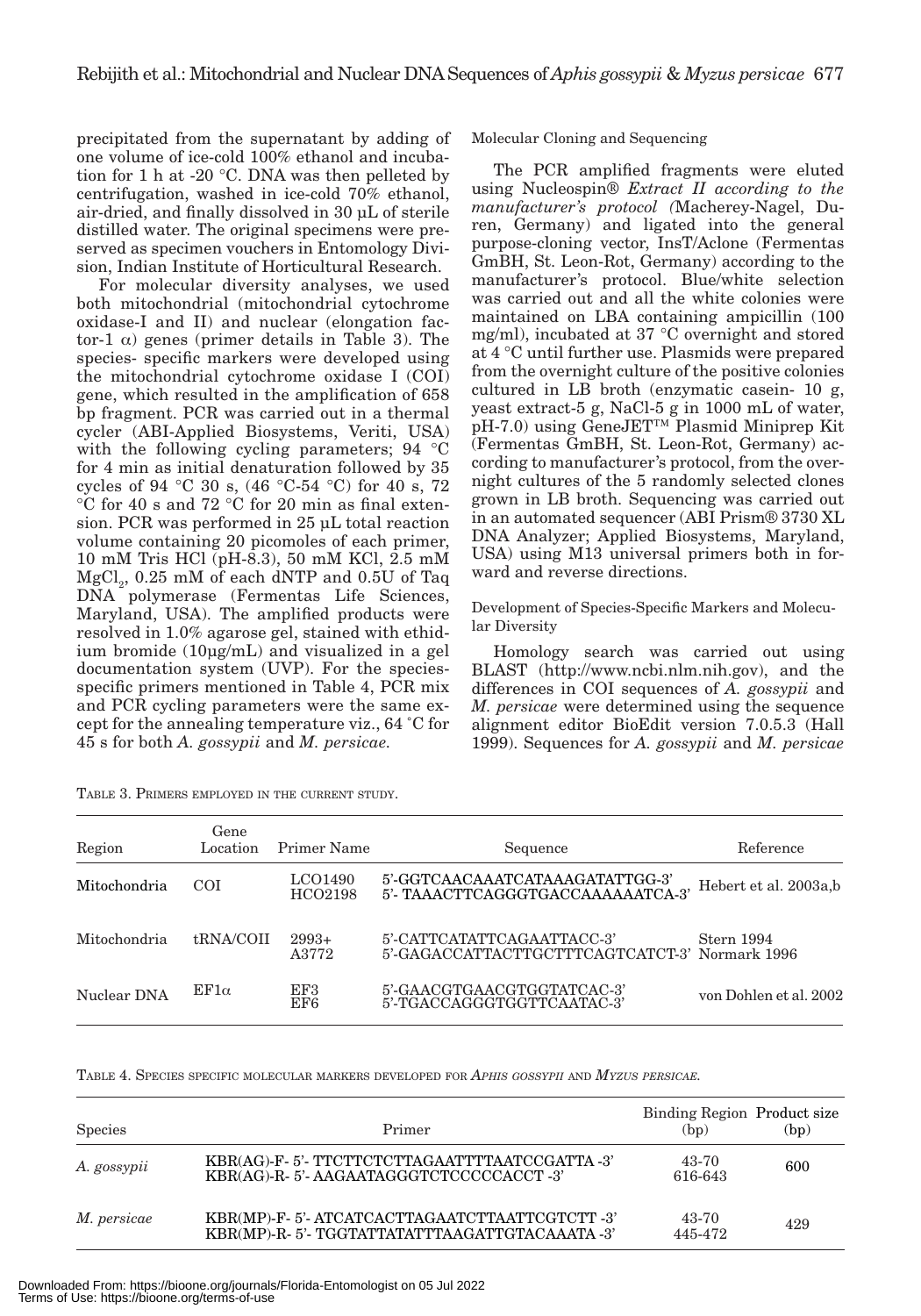were deposited with the NCBI database, and the accession numbers are recorded in Tables 1 and 2. To develop the species-specific markers for *A. gossypii* and *M. persicae*, 5 sets of forward and reverse primers were synthesized based on the variable regions in the aligned sequences of the same (Fig. 1). The primers thus designed were validated both on identified *A. gossypii* and *M. persicae* (8 specimens each) and 5 each of the unidentified test specimens collected on cotton and brinjal. The PCR amplified fragments resulting from species-specific markers for *A. gossypii* and *M. persicae* were further cloned, sequenced and analyzed as above. In order to validate the species-specific primer specificity, we tried cross amplification through PCR for both the primer sets developed in the present study with 33 different species of aphids viz. *Aphis fabae* (Theobald)*, Aphis punicae* Passerini*, Aphis craccivora* Koch*, Aphis nerii* Boyer de Fonscolombe*, Aphis spiraecola* Patch*, Melanaphis sacchari* (Zehntner)*, Melanaphis donacis* (Passerini)*, Acyrthosiphon pisum*  (Harris)*, and Macrosiphum rosea* (L.), etc., which were morphologically identified and collected from National Bureau Agriculturally Important Insects, Bangalore (DNA barcodes for all these 35 species were developed and submitted to both iBOL and NCBI, unpublished data).

# Sequence Analysis

All the sequences generated in the present study, corresponding to COI, COII and  $EFA$  was aligned using BioEdit. 4. 0 program using Clustal W. The alignment was further analyzed using MEGA.4.0 (Kumar et al. 1993). Maximum- Parsimony (MP) and Neighbour-Joining (NJ) trees were constructed using the Kimura-2-parameter (K2P) distance model (Kimura 1980; Saitou & Nei 1987). All the corresponding sequences for different mitochondrial and nuclear markers of *A. gossypii* and *M. persicae* were deposited in the NCBI-GenBank. Phylogenetic analyses were carried out by Maximum Parsimony (MP) and Bayesian approach using PAUP v4b10 (Swofford, 1998)**.**

# RESULTS AND DISCUSSION

The PCR amplicon of the same size (approx.700 bp) was amplified for both *A. gossypii*  and *M. persicae* and the sequences showed that the total nucleotide length obtained was 709 bp for both *A. gossypii* and *M. persicae.* The BLAST search for all of the sequences generated in the present study showed that the sequences had the similarity for the respective species. Alignment of the COI sequences for *Aphis gossypii* (HM237329) and *Myzus persicae* (HM237331) in BioEdit v.7.0 showed that there were variations in 60 nucleotides out of 658 amounting to 9% difference between *A. gossypii* and *M. persicae* (Fig. 1). Species-specific markers require only customary PCR which is readily available, rapid and inexpensive. Out of 5 primer sets identified each for *A. gossypii* and *M. persicae*, 1 primer set, viz.,  $KBR(AG)$ -F &  $KBR(AG)$ -R and  $KBR(MP)$ -F & KBR(MP)-R, could successfully identify *A. gossypii* and *M. persicae*, respectively (Table 4, Fig. 2). These species-specific markers amplified an expected fragment size of 600 bp and 429 bp

|                                                    | 10                                                                                                                                                                                                                                        | 20  |                                         | 30 40 50 60 70 80 90 100 |  |  |  |
|----------------------------------------------------|-------------------------------------------------------------------------------------------------------------------------------------------------------------------------------------------------------------------------------------------|-----|-----------------------------------------|--------------------------|--|--|--|
| HM237329 Aphis gossypii<br>HM237331 Mysus persicae | المتما وتما ومساحتها وتمارسوا وتمرا وتمرا وتمرا وتمرا وتمرا وتمرا وتمرا وتمامسا وتماسط وتباريها<br>AACT TT ATA TT TTT TA TTT GG TAT TT GAT CA GGT ATA AT TGG TTCTT CT CTT AGAAT TT TAA TC CGATT AGAATT AA GTC AAATT AA TTC AA TTA TT AAT  |     |                                         |                          |  |  |  |
|                                                    | 110                                                                                                                                                                                                                                       |     | 120 130 140 150 160 170 180 190 200     |                          |  |  |  |
| HM237329 Aphis gossypii<br>HM237331 Mysus persicae | المتما المتما المتما المتما المتما المتما المتما المتما لمتما المتما لمتما المتما المتما المتما المتما المتم<br>AATAAT CAATT ATA TAATG TAATT GT TACAATTCATGCT TTT AT TAT AATTT TT TTT AT AAC TATACCAATC GTT AT TGGAGGTT TT GGAAATTGAT TAA |     |                                         |                          |  |  |  |
|                                                    | 210                                                                                                                                                                                                                                       | 220 | 230 240 250 260 270 280 290 300         |                          |  |  |  |
| HM237329 Aphis gossypii<br>HM237331 Mysus persicae | المتطربينا المتطربين المتطربين المتمل لمتنا والمتحا والمناطق المتحا والمتحا والمحامي المتحا لمتحا لمتحا<br>TTCCTATAATAATAGGATGTCCAGATATATCTTTTCCACGACTAAATAATATTAGATTCTGATTATTACCACCCTCATTAATAATAATAATTTGCAGATT                           |     |                                         |                          |  |  |  |
|                                                    |                                                                                                                                                                                                                                           |     | 310 320 330 340 350 360 370 380 390 400 |                          |  |  |  |
| HM237329 Aphis gossypii<br>HM237331 Mysus persicae | المتما المتما المتما المتما المتمار لمنتمل لمتما المتمار لمتمار لمتمار لمتمار لمتمار لمتمار لمتمار لمتمار للمنا<br>TATAAT TAATAACGGAACAGGAACAGGAT GAACTATT TA TOCAC CIT TA TCAAA TAA TATTG CT CATAA TAT AT CAGTAGAC TT AAC TA TIT TT TCC  |     |                                         |                          |  |  |  |
|                                                    | 410                                                                                                                                                                                                                                       |     | 420 430 440 450 460 470 480 490 500     |                          |  |  |  |
| HM237329 Aphis gossypii<br>HM237331 Mysus persicae |                                                                                                                                                                                                                                           |     |                                         |                          |  |  |  |
|                                                    | 510                                                                                                                                                                                                                                       |     | 520 530 540 550 560 570 580 590 600     |                          |  |  |  |
| HM237329 Aphis gossypii<br>HM237331 Mysus persicae | بالمتنا ويتبارغ بماردتنا وتتنازعون المتنازعينا وتنبار وتنازعتنا وتتنازعون المتراسين والمنازعتين وتنازعت<br>TATT TC CAT GATCAAT TTT AA TTA CAGCT AT ATT ATT AATTT TATCC TT ACC TG TAT TAGCT GG TGC TATT ACT ATT ACT AGC AGATC GAAAT TT AAA |     |                                         |                          |  |  |  |
|                                                    | 610                                                                                                                                                                                                                                       | 620 | 630 640 650                             |                          |  |  |  |
| HM237329 Aphis gossvpii                            | وتمار ومنازعتها وممارستها وممارستا وممارستا وممارسته<br>TACA TCATT TT TTGAT CCA GCAGG TG GGG GA GAC CCT AT TCT TTATCAA CAT TT ATT T                                                                                                       |     |                                         |                          |  |  |  |
| HM237331 Mussic nercicae                           | TCC GATACTG                                                                                                                                                                                                                               |     |                                         |                          |  |  |  |

Fig 1. Consensus sequence of 658 bp from the mitochondrial cytochrome oxidase I (COI) gene for the Bangalore strain of *Aphis gossypii* and *Myzus persicae.*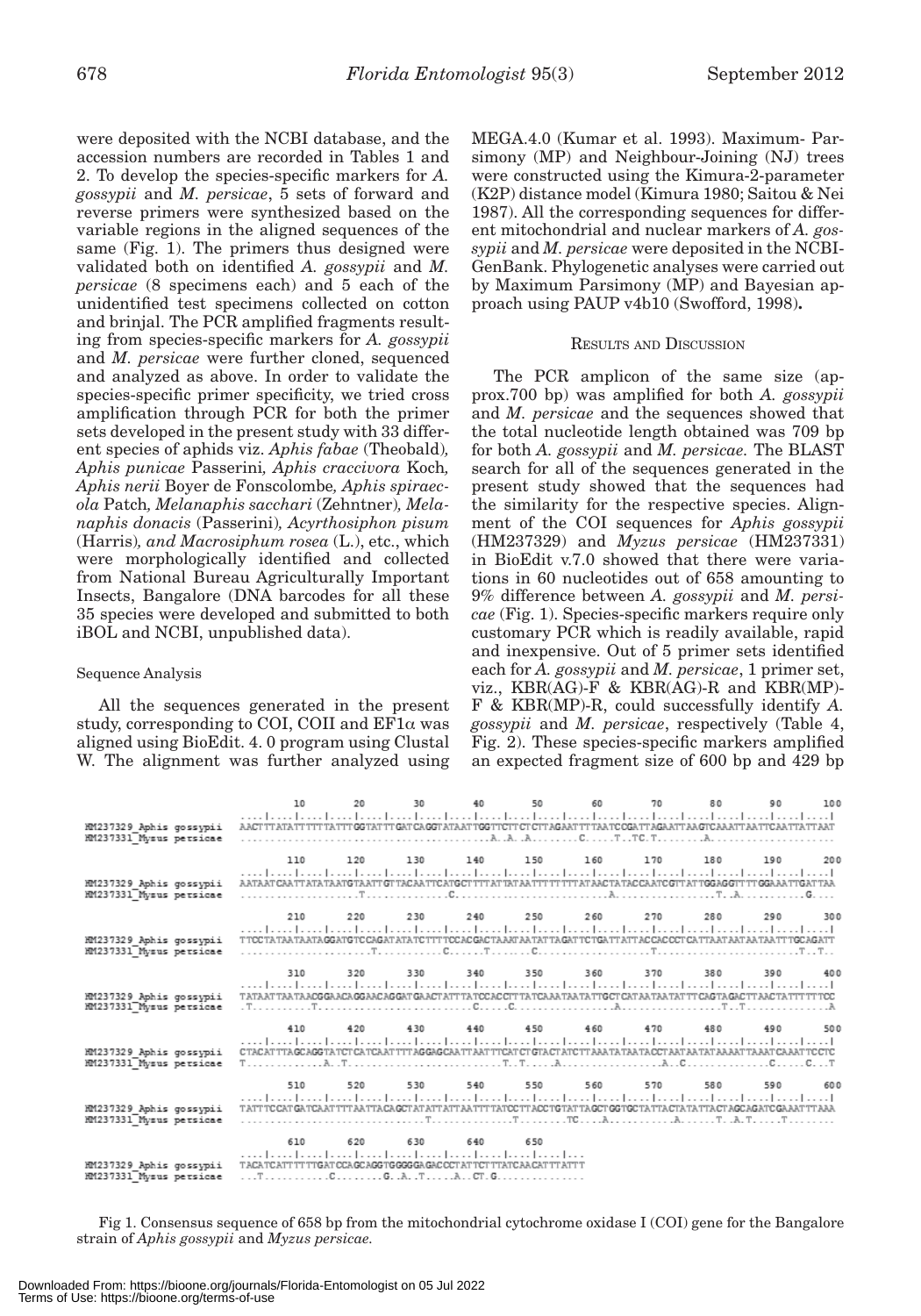

Fig. 2. Validation of species-specific markers for *Aphis gossypii* and *Myzus persicae* {M - 100bp DNA ladder (Fermentas). 1. and 2. PCR amplified product (LCO/ HCO) *A. gossypii* and *M. persicae* respectively, 3. *A. gossypii* - molecular specific marker, 4. *M. persicae* - specific molecular marker.

for *A. gossypii* and *M. persicae*, respectively. The same fragments were cloned, sequenced and the BLAST search of these sequences obtained using species-specific markers showed the similarity for the respective species. Similar amplicon sizes were obtained from test specimens of aphids collected on cotton and brinjal.

The validation of the species specific primers, which were developed in the present study, were carried out, by employing PCR using both these primers and genomic DNA isolated from 33 different species of aphids, which were morphologically identified and collected from NBAII. No PCR reactions produced amplification, including nonspecific amplicons, where the PCR mix and PCR cycling conditions were kept the same, including the annealing temperature, viz., 64 °C for 45 s for all the reactions. However the applicability of these primers on other populations of *A. gossypii* and *M. persicae* within and outside India will depend on variations in the nucleotide sequences both in forward (43-70 for both *A. gossypii* and *M. persicae* ) and reverse primer binding regions (613-643 and 441-472 for *A. gossypii* and *M. persicae* respectively).

Comparison of forward primer binding regions for *A. gossypii* (HM237329) with other 129 existing COI sequences (sequences generated in the present study and from NCBI-GenBank database) showed that there were variations at the 43rd position. One accession had A and another had C instead of T, at the 54th position. One accession had T instead of G at the 59th position. One accession had C instead of T and at the 70th position. Four accessions had G instead of A in all the other sequences. Similarly in the reverse primer binding region, which was compared, and

which showed that there were variations at the 622nd position. One accession had T instead of A at the 623rd position. One accession had A instead of G at the 633rd position. Two accessions had T instead of A in all the other sequences.

A comparison of the forward primer binding region for *M. persicae* with 35 existing COI sequences (sequences generated in the present study and from NCBI-GenBank database) showed that there were no variations in any of the nucleotide positions; whereas in the reverse primer binding region such comparison showed that there were variations in the 451st position. Two accessions had C instead of T in all sequences. In this regard, development of degenerate primers would be a valuable tool in identifying the other populations of *A. gossypii* and *M. persicae* throughout the world independent of life stages and sex (Asokan et al. 2011). Other criteria to be taken into consideration while developing a species-specific marker for aphid species are intra- and inter-specific variations (Foottit et al. 2008; Shufran et al. 2004). Molecular identification using a speciesspecific marker is an advantage where there is polymorphism in the target species. Development of species-specific markers for *A. gossypii* and *M. persicae* would be of immense value to identify these vectors at any of the developmental stages (egg, nymph or adult). Previously Shufran & Puterka (2011) demonstrated the utility of COI in identification of aphid eggs and undescribed morphs found in wheat (*Triticum* spp.) or barley (*Hordeum vulgare* L.), but here the additional cost was that of sequencing. The species-specific markers that have been identified in this study will enable even a non- specialist to identify the target species, *A. gossypii* and *M. persicae* at any developmental stage without the aid of sequencing.

The intraspecific variations associated with host utilization is the most frequent and familiar phenomenon shown by phytophagous insects (Mopper & Strauss 1997; Margaritopoulos et al. 2006). Massutti & Chavigny (1998) reported host associated genetic differentiation in *A. gossypii* using Random Amplified Polymorphic DNA (RAPD) markers. In our present study, we targeted *A. gossypii*, a species in which there is already evidence of intraspecific variation with respect to host associated reproductive performance and related traits i.e., on chrysanthemum, cucumber (*Cucumis sativus* L.) and cotton (Margaritopoulos et al. 2006). Using morphological traits Margaritopoulos et al. (2006) proved the existence of the taxonomic status of the Compositae and Non-Compositae forms of *A. gossypii*, and they suggested the molecular work for the confirmation of the same. In this regard, it is necessary to analyze the molecular diversity in *A. gossypii* and *M. persicae* considering the fact that they are major vectors of many plant viruses*.* Comparison of the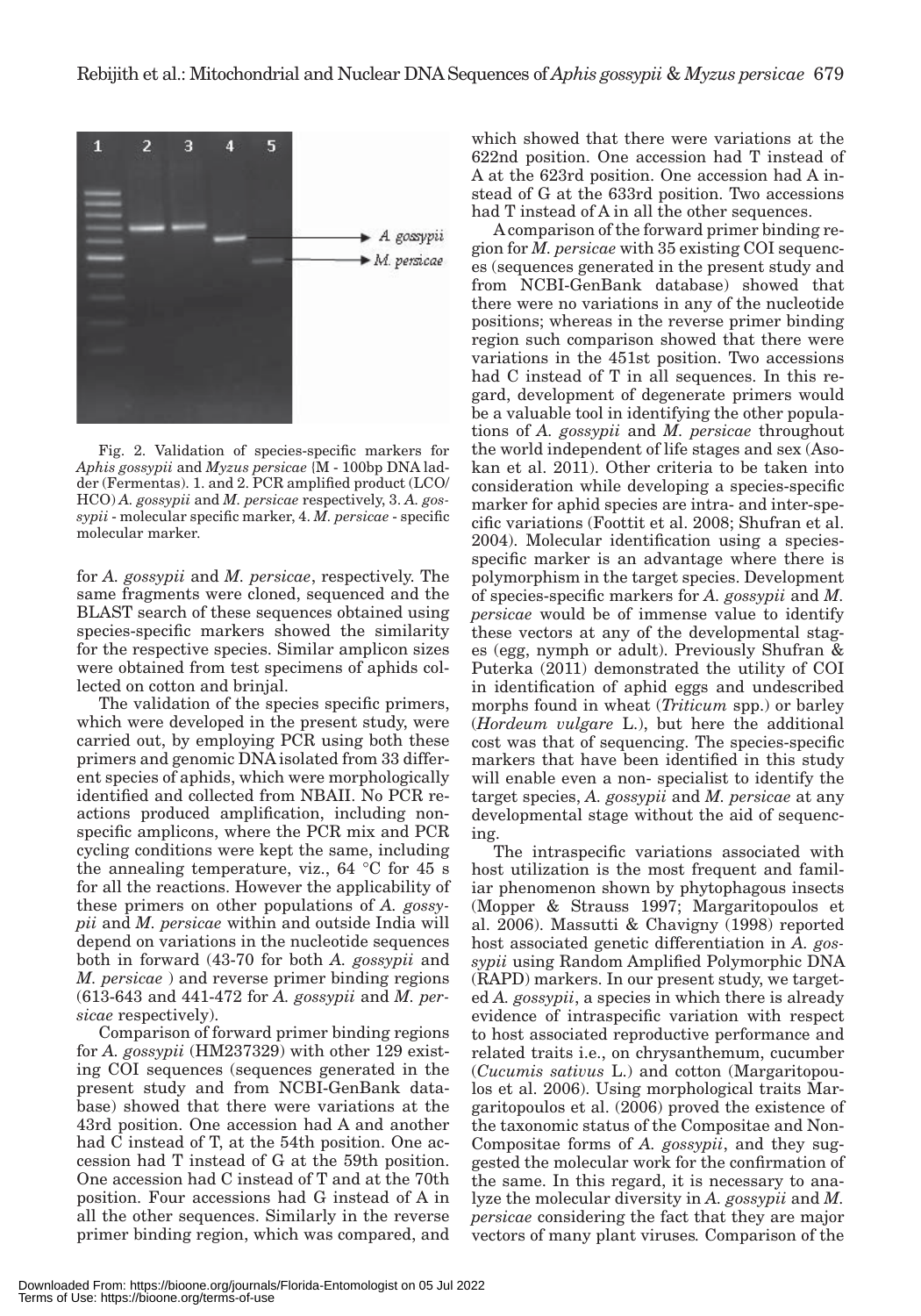

Fig 3. Maximum-Parsimony (MP) tree with bootstrap support (1000 replicates) showing clustering of *Aphis gossypii* (collected from different geographical locations and on different host plants) from the combined datasets of both nuclear and mitochondrial sequences. *Aphis craccivora* used as an out group in the analysis.

COI, COII and  $EFA$  sequences of 22 populations of *A. gossypii* and 15 populations of *M. persicae,*  collected from various geographical locations in India and on various host plants showed that were very few nucleotide variations among them, and the phylogram (Figs. 3 and 4) suggested that there are neither cryptic (sub) species nor biotypes existing in India.

The datasets for COI, COII and  $EFi\alpha$  were combined based on the ILD test performed using PAUP.4.0. The Maximum Composite Likelihood Estimate of the Pattern of Nucleotide Substitution for *A. gossypii* sequences was performed using MEGA 4.0 (Tamura et al. 2007). The reliability of the clustering pattern in the trees was determined by the bootstrap test, with 1000 replications. The *A. gossypii* nucleotide frequencies were 0.343 (A), 0.359 (T), 0.164 (C) and 0.133 (G). The base composition of these 3 gene fragments was biased toward Adenine (A) and Thymine (T), which together constituted 70.2% of the total. The overall transition (ti)/ transversion (tv) bias of *A. gossypii* nucleotide sequence was  $R = 1.007$ , where

 $R = [A^*G^*k_1 + T^*C^*k_2] / [(A+G)^*(T+C)].$  Codon positions included were 1st + 2nd + 3rd + Noncoding. For *M. persicae*, the nucleotide frequencies were 0.34 4 (A), 0.361 (T), 0.155 (C) and 0.14 (G). As in the previous case the base composition of 3 gene sequences were biased towards Adenine and Thymine, with an estimated frequency of 70.5% of the total. The overall transition/transversion ratio was 0.3. Summary statistics for the different substitutional changes are shown in Tables 5 and 6.

Further analysis carried out using the acquired sequences from NCBI-GenBank corresponding to COI for both *A. gossypii* and *M. persicae,* revealed that there are very few sequence variations. This suggests that genetic structuring in terms of sub (cryptic) species, biotypes or host-associated genetic differences etc., associated with both *A. gossypii* and *M. persicae* were not evidenced using COI sequences of the world population. Both *A. gossypii* and *M. persicae* can exhibit phenotypic plasticity (Rosenheim et al. 1994; Blackman & Spence 1994) in response to the morphology of the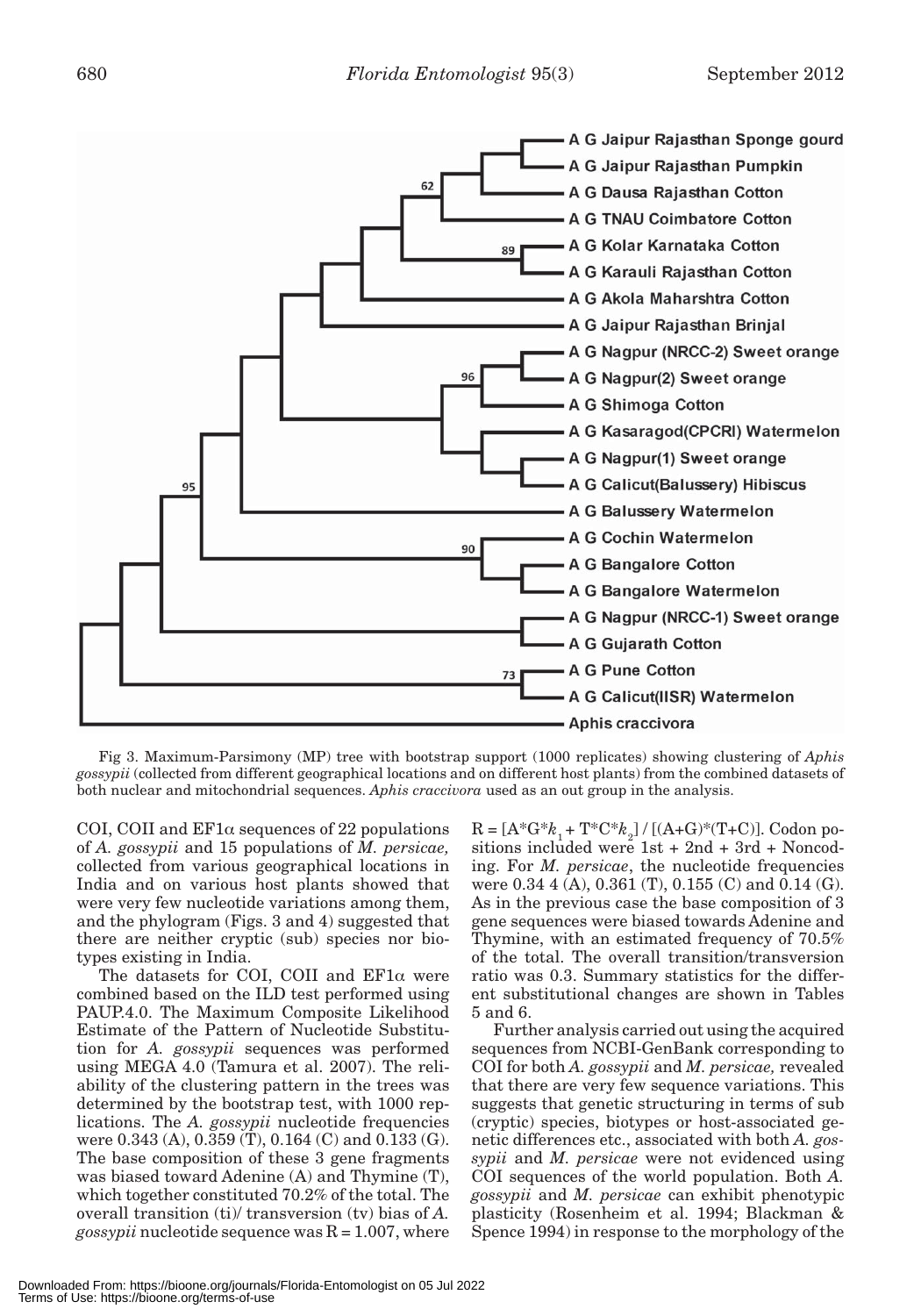

Fig 4. Maximum-Parsimony (MP) tree with bootstrap support (1000 replicates) showing clustering of *Myzus persicae* (collected from different geographical locations and on different host plants) for both nuclear and mitochondrial datasets. *Aphis craccivora* used as an out group.

host plants of the samples; and also temperature can affect both isometric and allometric growth in aphids (Blackman & Spence 1994). Our study undoubtedly proved that these morphological variations of *A. gossypii* and *M. persicae* are not reflected in their genetic structure, and can be the result of host plant morphology and environmental factors affecting aphid growth and development.

# **CONCLUSION**

In the present study, we showed the utility of species-specific markers which can be used for reliable species identification of *A. gossypii* and *M. persicae* amongst many other aphid species, which are morphologically and genetically close.

TABLE 5. MAXIMUM COMPOSITE LIKELIHOOD ESTIMATE OF THE PATTERN OF NUCLEOTIDE SUBSTITUTION FROM  $22$ POPULATIONS OF *APHIS GOSSYPII*.

|                      | А     | т     | C    | G    |
|----------------------|-------|-------|------|------|
| A                    | --    | 6.69  | 3.06 | 9.95 |
| $\tilde{\mathbf{T}}$ | 6.39  | --    | 8.5  | 2.47 |
| $\mathbf C$          | 6.39  | 18.58 | --   | 2.47 |
| G                    | 25.74 | 6.69  | 3.06 | --   |

Each entry shows the probability of substitution from one base (row) to another base (column) instantaneously. Only entries within a row should be compared. Rates of different transitional substitutions are shown in bold and those of transversional substitutions are shown in italics.

Thus, our work will help in rapid, accurate, life stage and color morph independent identification of these aphid vectors, which in turn will help in further elucidating the epidemiology of potyviruses, their management and be of value in the operation of quarantines. Also we showed that both *A. gossypii* and *M. persicae* are individual cosmopolitan and polyphagous species, which do not have any cryptic (sub) species or biotypes.

## **ACKNOWLEDGMENTS**

We gratefully acknowledge the financial support received from the Indian Council of Agricultural Research (ICAR), New Delhi through the XIth Plan Network Project on Insect Biosystematics (NPIB). Our thanks are due to the Director, Indian Institute of Horticultural Research,

TABLE 6. MAXIMUM COMPOSITE LIKELIHOOD ESTIMATE OF THE PATTERN OF NUCLEOTIDE SUBSTITUTION FROM  $15$ POPULATIONS OF *MYZUS PERSICAE.*

|             | А     | т                        | C    | G    |
|-------------|-------|--------------------------|------|------|
| A           |       | 12.03                    | 5.18 | 4.66 |
| T           | 11.46 | $\overline{\phantom{0}}$ | 5.18 | 4.66 |
| $\mathbf C$ | 11.46 | 12.03                    | _    | 4.66 |
| G           | 11.46 | 12.03                    | 5.18 | _    |

Each entry shows the probability of substitution from one base (row) to another base (column) instantaneously. Only entries within a row should be compared. Rates of different transitional substitutions are shown in bold and those of transversional substitutions are shown in italics.